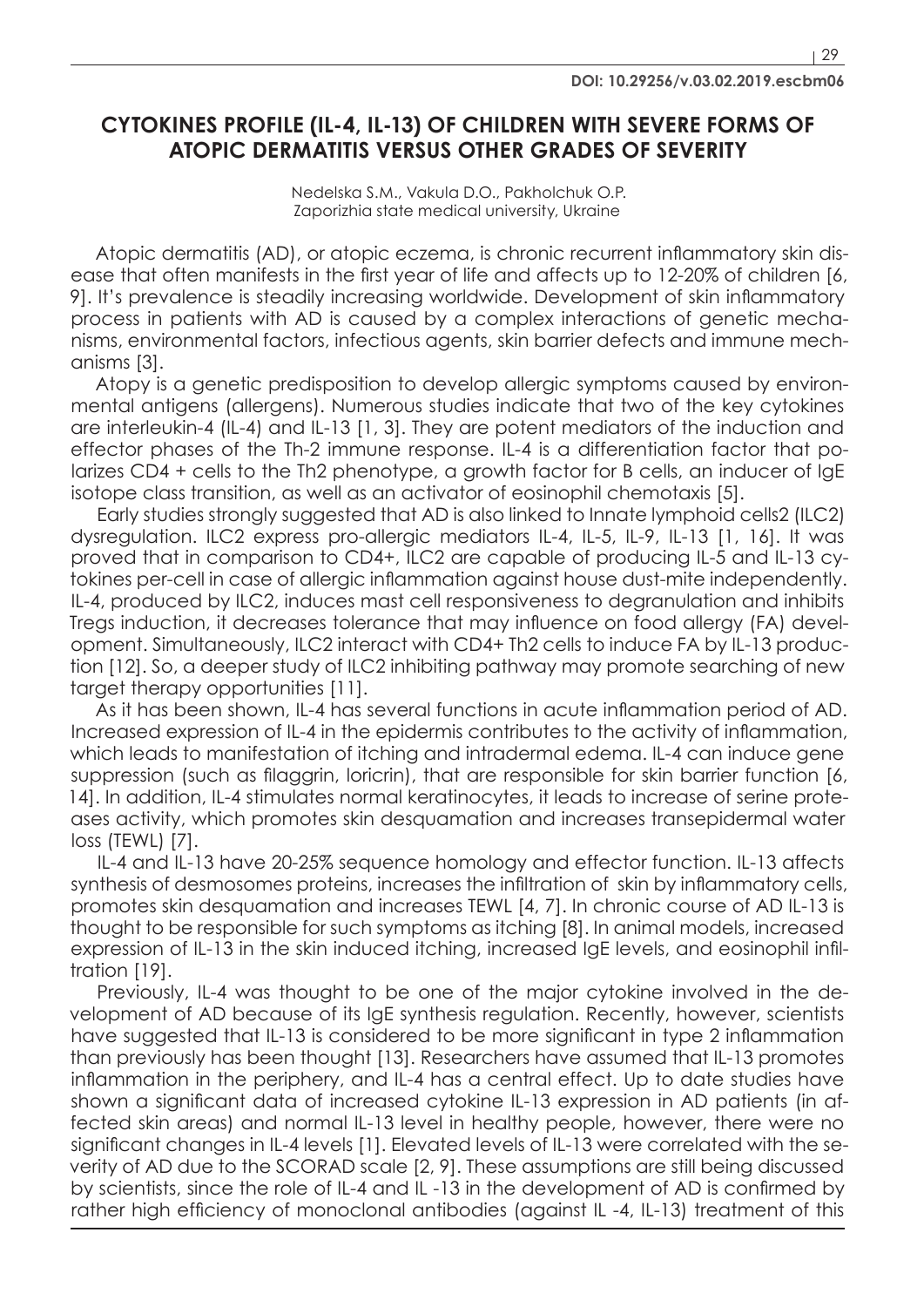disease [5, 10]. Despite the fact that treatment in early stages of development of AD can stanch the patient's condition in adulthood, early onset of AD is still a subject of debates. Changes of skin barrier structure and characteristics of the immune response in early onset are likely to differ from adults. Hitokazu Esaki et al. in their study review distorting of Th-2 in patients with early-onset of AD, which restricts research of targeted therapy [15].

The aim was to study serum levels of cytokines IL-4 and IL-13 and its' possible relation to immunophenotypes of T-lymphocytes and levels of total serum IgA, IgM, IgG in children with atopic dermatitis.

**Materials and methods.** The study involved 85 patients aged 3 months to 3 years with a verified diagnosis of AD. The study was conducted in Department of Faculty Pediatrics, Zaporizhzhia state medical university and Municipal non-profit enterprise "Children City Hospital № 5" of Zaporizhzhia City Council, Ukraine. 21 children without history of atopy were examined as a control group. Children with AD were divided into 3 groups (I, II, III) due to the SCORAD severity scale. Than additionally children with severe manifistations of dermatitis were divided into 2 subgroups (IIIa, IIIb). Children of the IIIb subgroup had total decrease of total IgA, IgM, IgG levels (< 6,0), low levels of CD3+, CD 56+ T- lymphocytes in comparison to the reference ranges. The study was conducted after obtaining informed consent that complies with generally accepted ethical standards. Interview questionnaires were used to study the anamnesis. AD was diagnosed according to the Hanifin and Rajke criteria, the severity of AD was measured by the SCORAD index. All patients were prescribed standard treatment per protocol which included emollients, steroid ointment, eliminative diet if needed. Blood samples were collected twice (at exacerbation and remission period) in vacutaner (EDTA) and immediately centrifuged (4°C for 3.000 × 30 min). ELISA method was used for the detection of levels of IL-4, IL-13 (Human IL-13 ELISA Kit and Human IL-4 Hight Sensitivity ELISA Kit, Thermo Fisher Scientific, Austria). Immunological parameters were analysed automatically by flow cytometry («Synevo» laboratory). Statistical processing of the results was carried out using the Statistica 13.0 official software package.

**Results.** No significant difference was found in immunological parameters (C3, C4- 2, CD3+, CD19-, CD4+, CD8-, CD4-, CD8+, CD3-, CD56-, CD3-, CD19+, CD14, CD45 T- lymphocytes, CICs) due to reference levels, except total IgA, IgM, IgG levels, CD3+, CD 56+ T- lymphocytes. Children with decreased levels of these indicators had severe grade of the course of AD and were assigned to group IIIb.

Study of IL-13 cytokine level revealed a significant difference between children of I, II, IIIa groups and control group (table 1).

| $\frac{1}{2}$ is the function of the state $\frac{1}{2}$ is the properties of $\frac{1}{2}$ is the state of $\frac{1}{2}$ |                            |                      |  |  |
|---------------------------------------------------------------------------------------------------------------------------|----------------------------|----------------------|--|--|
|                                                                                                                           | Group of patients          |                      |  |  |
| Marker, units                                                                                                             | ' I, II, Illa (n=70)       | Control (n=21)       |  |  |
| $ II-13,pg/mL$                                                                                                            | $19.95*$<br>(10,58; 35,64) | 4,7<br>(1,58; 15,87) |  |  |
| $*$ sianificanoo $\mu$ 4ann Whitnoy oritorial p<0.001                                                                     |                            |                      |  |  |

### IL-13 cytokine levels in study groups, Me (Q25; Q75).

**Тable 1.**

\*significance (Mann-Whitney criteria) p<0,001.

It was found that level of IL-13 correlated with SCORAD scale severity of AD (r=+0,73; р<0,05). The highest levels of IL-13 were detected in serum of patients with normal levels of CD3+, CD 56+ T- lymphocytes and total IgA, IgM, IgG levels and the highest severity of AD symptoms. The same time children with severe AD but low levels of CD3+, CD 56+ T- lymphocytes and total IgA, IgM, IgG levels had the lowest levels of serum IL-13 in compare with mild to moderate forms (table 2).

Biological Markers in Fundamental and Clinical Medicine. – Vol.3, №2. – 2019. ISSN 2570-5911 (Print); ISSN 2570-5903 (On-Line) DOI: 10.29256/v.03.02.2019.escbm01-06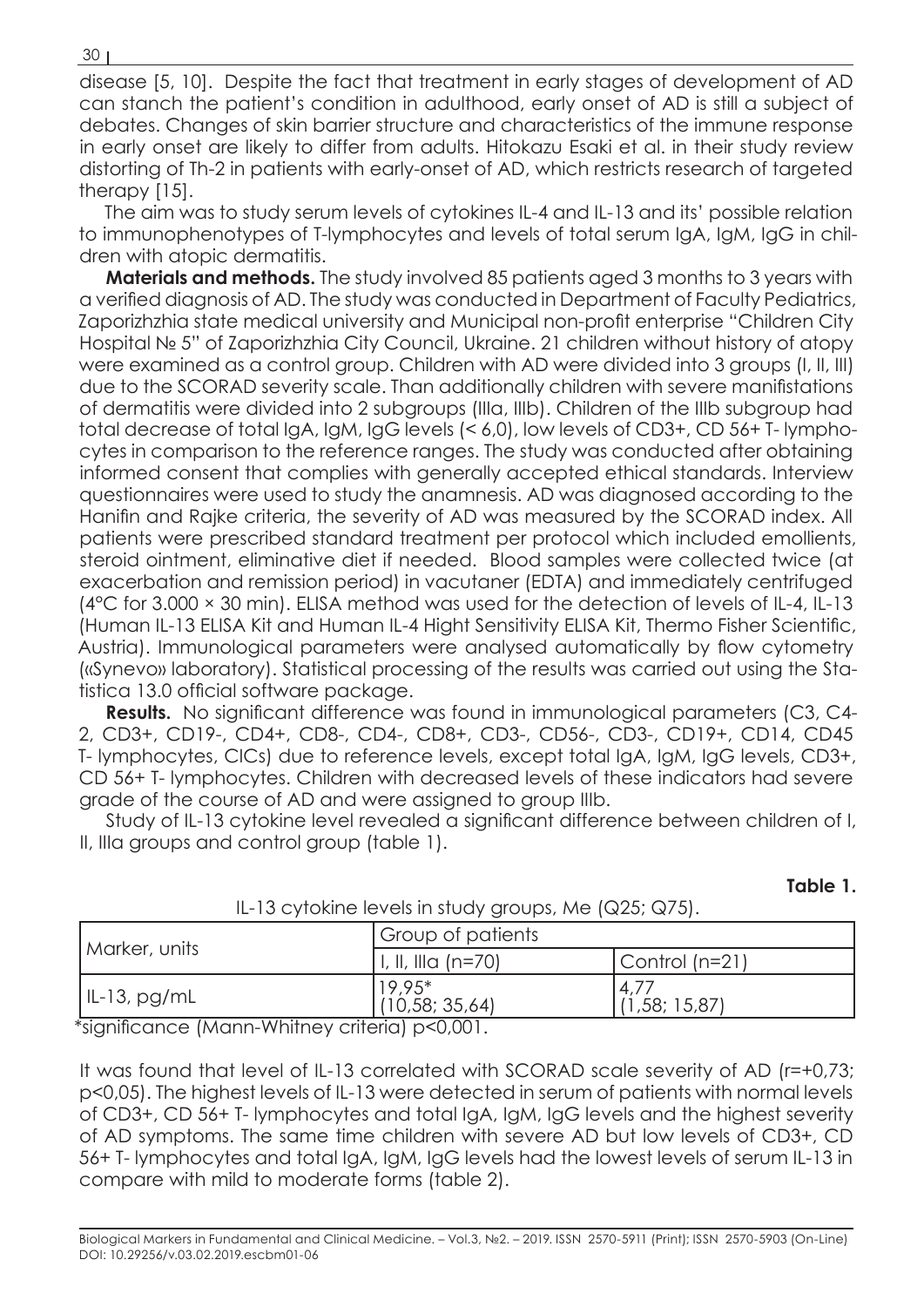#### 31 **Table 2.**

| $1 - 100$ of $100$ in the state of $100$ or $100$ in the set of $100$ in the $100$ in $100$ |                                                        |           |                                                                                            |                       |  |  |
|---------------------------------------------------------------------------------------------|--------------------------------------------------------|-----------|--------------------------------------------------------------------------------------------|-----------------------|--|--|
|                                                                                             | Subgroups in the main group of patients (n=85)         |           |                                                                                            |                       |  |  |
| Marker, units                                                                               | $ 1(n=23) $                                            | II (n=28) | $\ln$ $(n=19)$                                                                             | $\vert$ IIIb (n=15)   |  |  |
| $\begin{array}{ l l }\n ll-13, &pg/mL, &before & 8,58treatment & (5,29; & \end{array}$      | $(5,29; 12,66)$ (13,88; 26,56)                         | 20,60     | $\begin{array}{ c c }\n 74.36^* \\ \hline\n (29.84;148.28)\n \end{array}$                  | [1, 1 (0, 42; 1, 96)] |  |  |
| $ I-L-13, pg/mL,$<br>treatment                                                              | after   5 7 4   1 3 7<br>  (3,42;10,52)   (8,58;18,88) |           | $6 \mid 23,75$<br>$\left  \left  \left  \right  \right  \left  4,08;35,34 \right  \right $ | $4,62$ (2,20;6,50)    |  |  |

IL-13 cytokine levels depending on AD severity, Me (Q25; Q75).

\*- significance of the difference between groups I, II, IIIa (Kruskal-Wallis criteria) p<0,001.

As it can be seen on fig. 1, treatment of AD resulted in significant decrease of IL-13 serum levels in all groups of patients except IIIb.

### **Figure 1.**

Evaluation of the ratio of cytokine levels of IL-13 before and after treatment in groups I, II, IIIa.



\*- significance (Wilcoxon criteria) p<0,001.

As results showed, children with severe AD and low CD3+, CD 56+ T-lymphocytes and total IgA, IgM, IgG had significant increase of IL-13 levels after treatment, which remained still lower than IL-13 levels in other groups and was approximately the same as in control (p<0,05) (fig.2).

## **Figure 2.**

Evaluation of the ratio of cytokine IL-13 levels before and after treatment in group IIIb.



\* - significance (Wilcoxon criteria) p=0,002.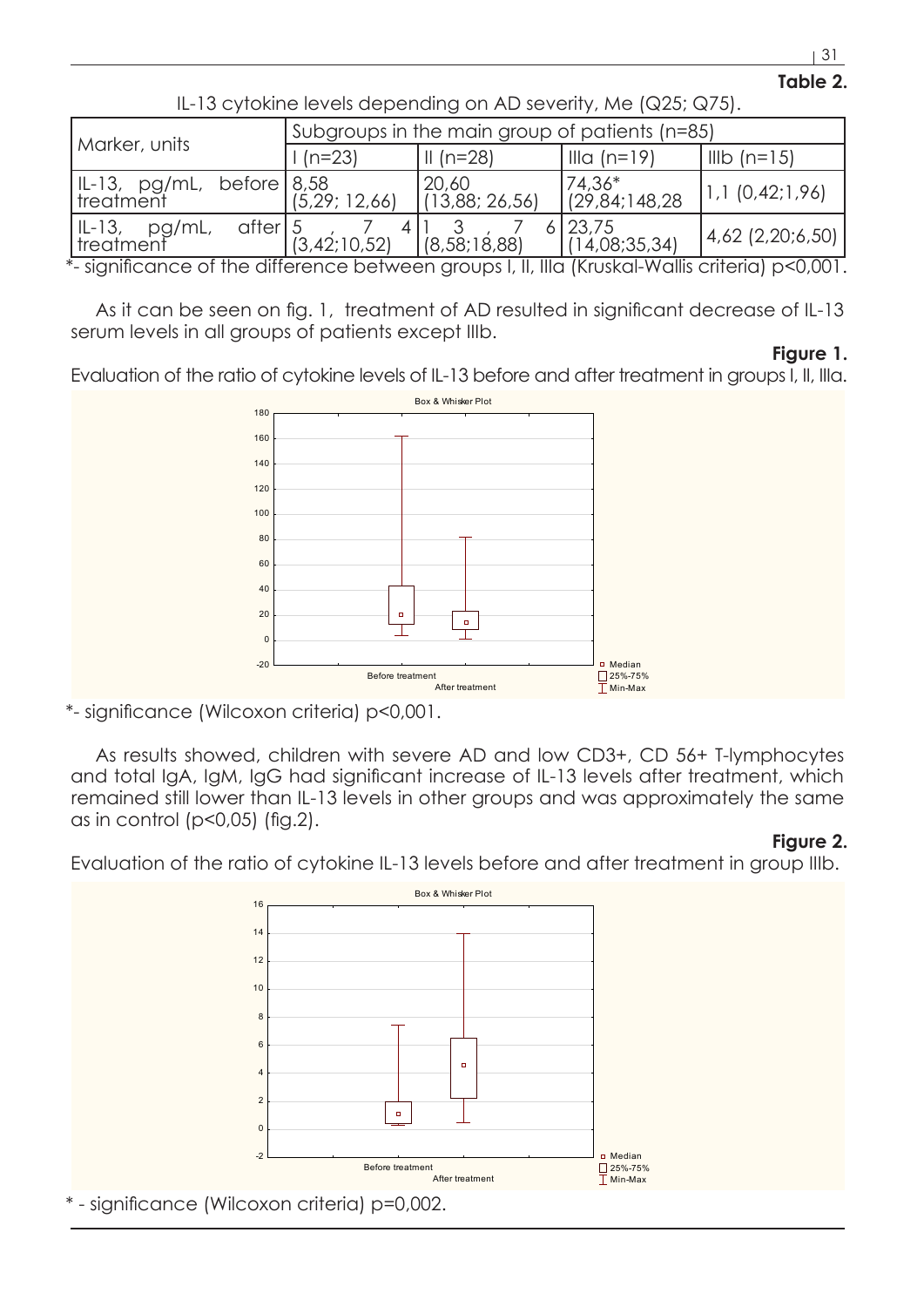As it was expected, level of IL-4 was significantly higher in children with AD versus to the control group (table 3).

#### **Table 3.**

|                 | IL-4 CYTONITIC ICYCIS III STUCHY GIOUDS, IVIC TOZO, OZ UJ. |                    |                                         |  |  |  |  |
|-----------------|------------------------------------------------------------|--------------------|-----------------------------------------|--|--|--|--|
| Marker, units   |                                                            | Group of patients  |                                         |  |  |  |  |
|                 | $I, II, IIIa (n=70)$                                       | $ Control (n=21) $ |                                         |  |  |  |  |
| $ I-L-14,pg/mL$ |                                                            | $0,3$ (0,08; 0,5)* | $\vert 0, 1 \vert (0, 02; 0, 38) \vert$ |  |  |  |  |
|                 | .<br>$\sim$ $\sim$ $\sim$ $\sim$                           | $\sim$ $\sim$      |                                         |  |  |  |  |

IL-4 cytokine levels in study groups, Me (Q25; Q75).

\*- significance (Mann-Whitney criteria) p<0,02.

The results showed that IL-4 levels were significantly different in children with different grades of severity of AD. But patients with severe forms had levels as control group (table 4).

## **Table 4.**

| Marker, units                                                                                                                                                                                                                                                                                                                                                                                                                                        | Subgroups in the main group of patients (n=85) |                                                      |                      |                     |
|------------------------------------------------------------------------------------------------------------------------------------------------------------------------------------------------------------------------------------------------------------------------------------------------------------------------------------------------------------------------------------------------------------------------------------------------------|------------------------------------------------|------------------------------------------------------|----------------------|---------------------|
|                                                                                                                                                                                                                                                                                                                                                                                                                                                      | $1(n=23)$                                      | $\mathsf{III}$ (n=28)                                | IIIa (n=19)          | $\vert$ IIIb (n=15) |
| before $\vert$ 0,26<br>  IL-4, pg/mL,<br>  treatment                                                                                                                                                                                                                                                                                                                                                                                                 | (0.04; 0.42)                                   | $\begin{array}{c} 0,42^* \\ (0,12;0,56) \end{array}$ | 0, 14<br>(0,08;0,49) | (0,04;0,048)        |
| IL-4, pg/mL, after treat-   0 (0,02;0,34)<br>  ment                                                                                                                                                                                                                                                                                                                                                                                                  |                                                | $8 0,12 0,02;0,32 0,08 0,04;0,1 0,42 0,1;0,46 $      |                      |                     |
| $*$ significance between around $\blacksquare$ $\blacksquare$ $\blacksquare$ $\blacksquare$ $\blacksquare$ $\blacksquare$ $\blacksquare$ $\blacksquare$ $\blacksquare$ $\blacksquare$ $\blacksquare$ $\blacksquare$ $\blacksquare$ $\blacksquare$ $\blacksquare$ $\blacksquare$ $\blacksquare$ $\blacksquare$ $\blacksquare$ $\blacksquare$ $\blacksquare$ $\blacksquare$ $\blacksquare$ $\blacksquare$ $\blacksquare$ $\blacksquare$ $\blacksquare$ |                                                |                                                      |                      |                     |

IL-4 cytokine levels depending on AD severity, Me (Q25; Q75).

\*- significance between groups I, II (Kruskal-Wallis criteria) p<0,001.

Fig. 3 presents data on the dynamic changes of IL-4 levels after treatment. IL-4 levels decreased significantly in groups I, II, IIIa. Interestingly that no significant changes of IL-4 levels were detected after treatment in subgroup IIIb (р=0,1) (table 4).

### **Figure 3.**

Evaluation of the ratio of cytokine levels of IL-4 before and after treatment in groups I, II, IIIa.



\*- significance (Wilcoxon criteria) p<0,001.

As it was found, the higher was severity of AD, correlated with SCORAD, the higher was level of IL-13 (r=+0,73; p<0,05). But children with low CD3+, CD 56+ T- lymphocytes and decreased serum total IgA, IgM, IgG levels and severe course of AD had IL-13 levels comparable with control group. This finding indicated possible role of low CD3+, CD 56+ T- lymphocytes and B-lymphocytes in IL-13 production. Or may be result of low IL-13 level. The same data were published by Metwally S.S. et al, 2004, who reported higher expression of IL-13 mRNA in patients with severe forms of AD [18]. Study of animal models demonstrated that IL-13 deficient mice had elevated IL-5 skin mRNA levels